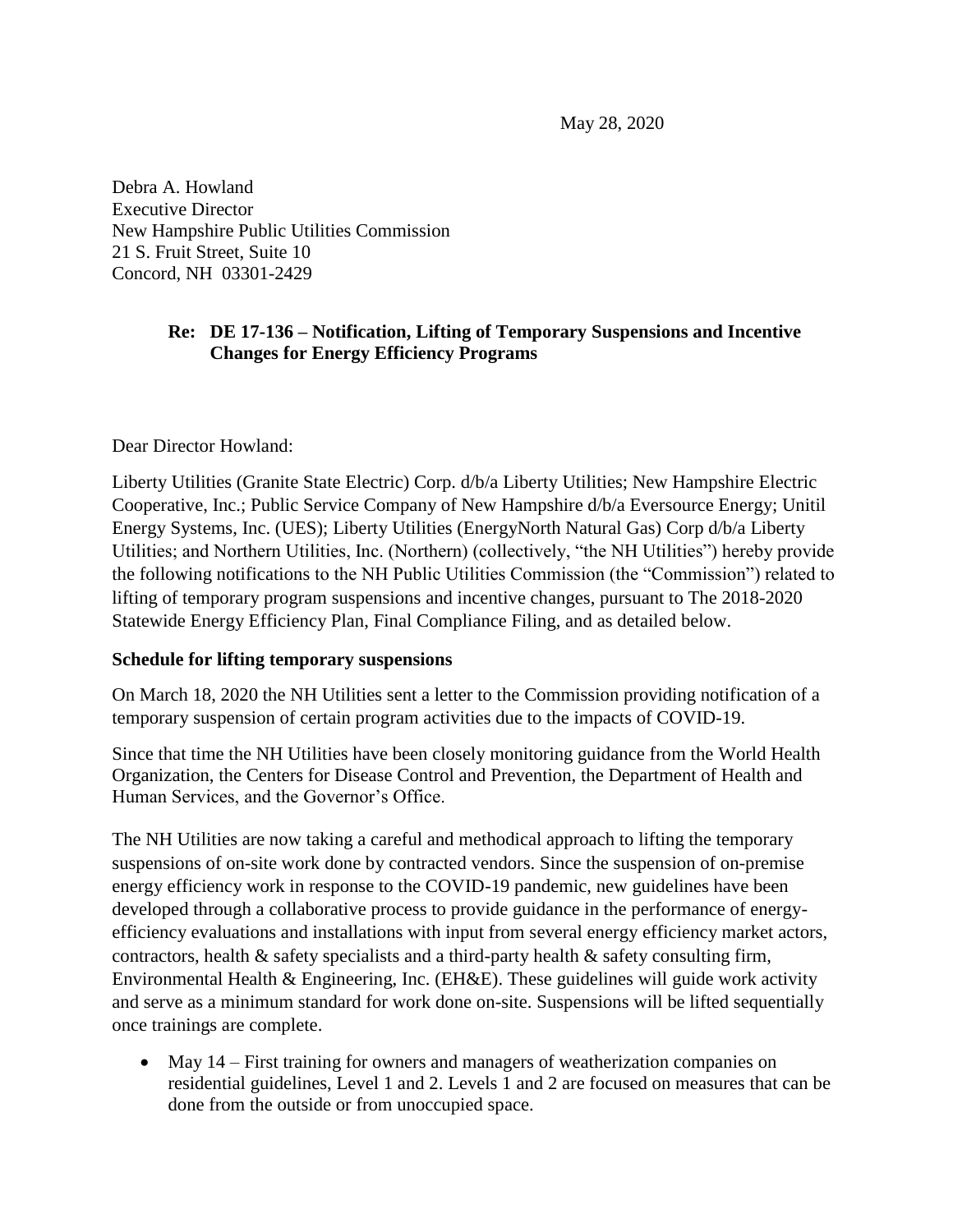Debra A Howland 5/28/2020 Page 2

- May 22 Additional Level 1 and 2 online self-serve training released for Residential installation crews
- June 2 Vendor owner and manager training for C&I Level 1 and 2
- Followed By release of C&I Level 1 and 2 online self-serve training and testing modules for installation crews.
- June 11 Owner and manager training for Level 3, all sectors. Level 3 is focused on measures requiring customer contact
- Followed By release of Level 3 online self-serve training and testing modules for installation crews.

# **Incentive Changes for certain program offerings**

The 2018-2020 Statewide Energy Efficiency Plan anticipated the potential for incentive changes during the course of the term in order to ensure program continuity and adjustments to market place needs. The types of changes anticipated include, modifying incentive levels, time-based higher incentive offers, and amending project caps.

### **"4.4 Program Continuity**

The NH Utilities have designed the NHSaves energy efficiency programs to be open and available for the entire year to maximize customer satisfaction and minimize market disruption with key channel partners such as contractors, equipment suppliers and distributors. However, in order to be responsive to the market, ensure consistent program availability and minimize program oversubscription challenges, the NH utilities may make specific program changes as needed during the year, including:

- Adjusting program marketing activity levels to ramp up or slow down demand;
- Modifying incentive levels for certain programs or measure categories;
- Introducing time-based incentives, which could involve promoting more limited period offerings, as well as potentially promoting higher incentive offers during periods of lower or seasonal demand where there may be greater contractor availability;
- Introducing a rebate reservation system process where customers submit an initial application to reserve funds, and those who do not make the initial reservation list are moved onto a waiting list. Customers on the waiting list can move forward once initial reservation list customers have been served, or they can be moved into the following year;
- Transferring available program funds from underperforming programs into programs with higher demand within the same sector;
- Amending per customer maximum project cap levels to help extend program availability;
- Making commitments for a future program year in lieu of a current year incentive."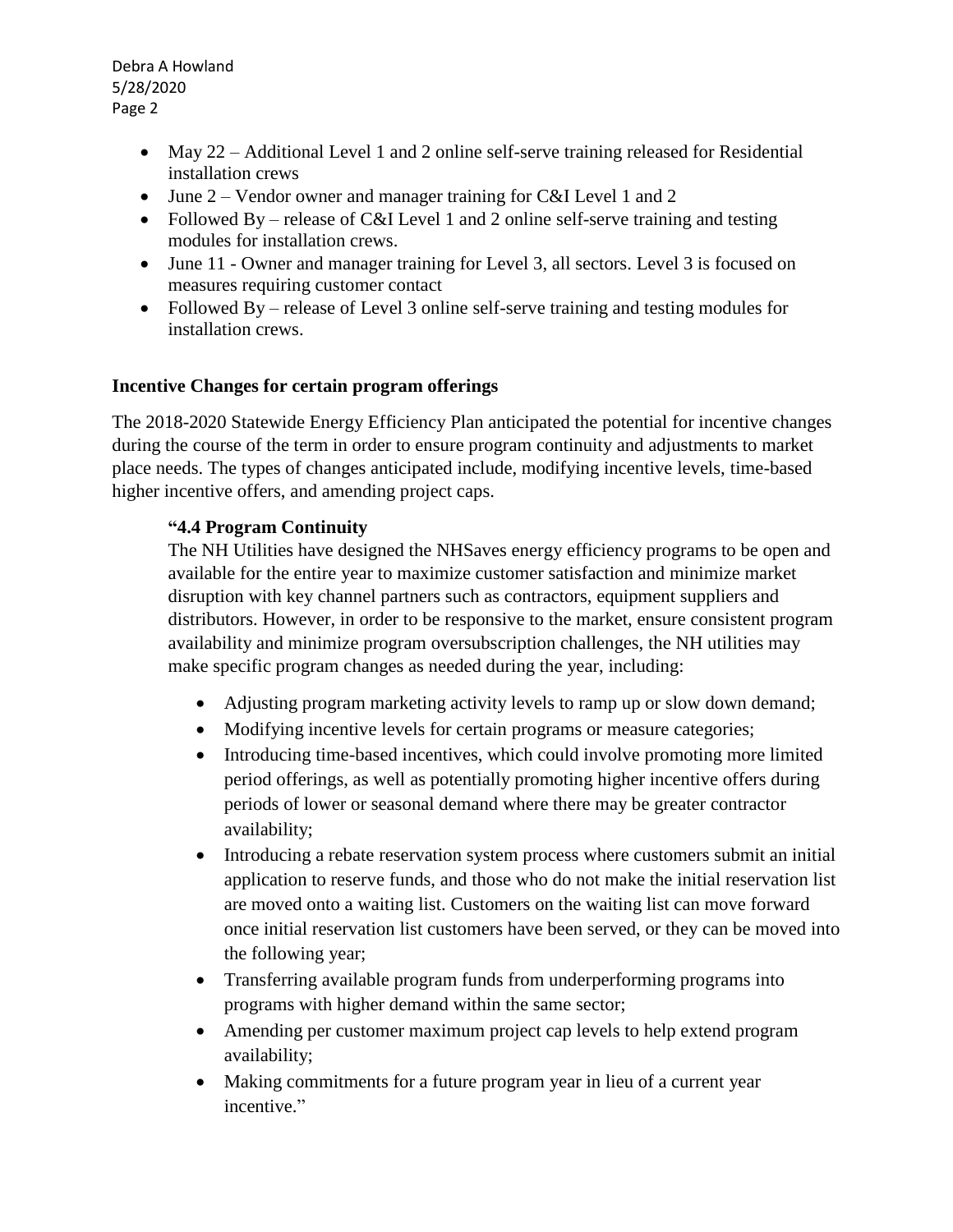2018-2020 Statewide Energy Efficiency Plan, Final Compliance Filing, Revised, January 12, 2018, Bates 36.

The severe marketplace disruption we are now experiencing with COVID-19 creates a situation where incentive changes in order to ensure program continuity are even more critical than originally anticipated.

The NH Utilities view increased incentives as necessary in the marketplace at this time in order to:

- 1. overcome new customer barriers related to implementing energy efficiency such as, lack of funds, economic uncertainty, attention and efforts focused on other nonenergy priorities
- 2. support the contractor eco-system as they re-enter the market place.

In order to return to work and get trained employees back, contractors need to be assured, as much as possible, that there will be a significant pipeline of projects for them to implement and that they will have the tools and training they need in order to close deals and safely serve customers who are grappling with many additional barriers resulting from the pandemic.

If the NHSaves programs do not resume with increased incentives, there is a risk that there will be a very low volume of projects over the summer and fall and relatedly, further damage to the energy efficiency ecosystem (contractors, distributors, etc) which will be harder to repair as time goes on.

The NH Utilities are informing the Commission of the following planned changes.

# **Residential**

- Home Energy Assistance
	- o Increase per home incentive cap from \$8,000 to \$20,000.
		- Currently, heating systems are additional above the \$8,000 cap. The new \$20,000 cap would include heating systems.
		- Over \$20,000 allowed on an exception basis, for example if additional cost-effective work is achievable
	- o Change applies through the end of 2020
- Home Performance with ENERGY STAR
	- o Increase incentive for insulation and health & safety from 50% to 90%.
	- o Increase per home incentive cap from \$4,000 to \$8,000
		- Over \$8,000 allowed with utility supervisor review
		- New cap includes heating systems. include heating system incentives
	- o Customer must install recommended electric savings measures in order to get weatherization incentives
	- o Increased incentives initially available for projects that complete by November 15.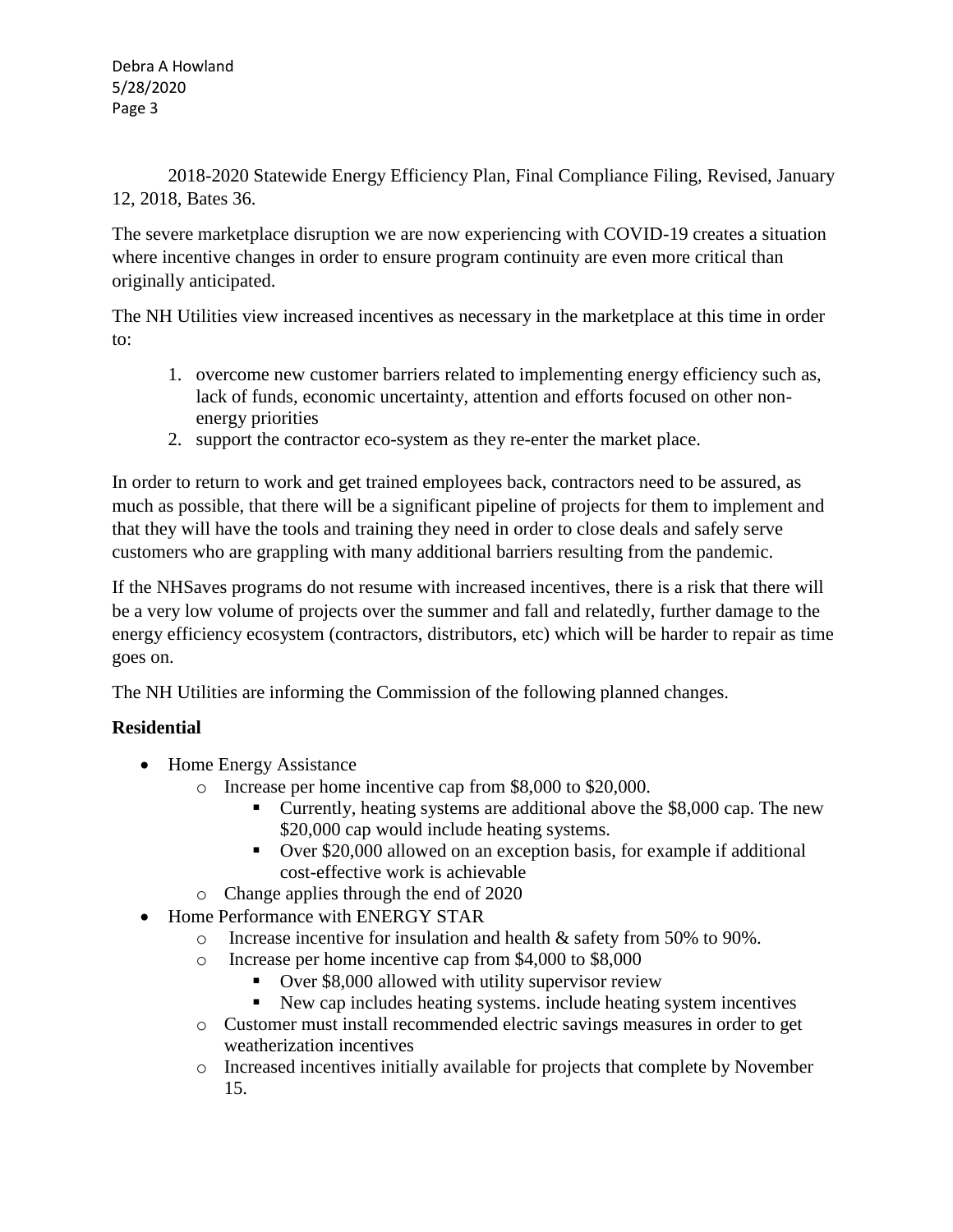- ENERGY STAR Products
	- o Multiple special offers available through on-line marketplace, such as for smart thermostats, dehumidifiers, room air conditioners, air purifiers and lighting products.
	- o Increased incentive from \$30 to \$60 for appliance recycling between June 1 and August 30

## **Commercial, Industrial and Municipal ("CI&M")**

The 2018-2020 Plan describes incentive approaches for the Commercial, Industrial and Municipal programs. The primary approaches are Prescriptive Incentives and Custom Incentives, with turnkey offerings for small business and municipal customers. These approaches are described in a similar way for the Large Business, Small Business and Municipal programs. See 2018-2020 Statewide Energy Efficiency Plan, Final Compliance Filing, Bates 107-108, 116, and 124 for those descriptions.

CI&M incentives are designed to offset barriers associated with lack of funding or insufficient payback thresholds, which are the most significant barriers to project implementation. Prescriptive incentives encourage customers to choose equipment from a prequalified list of measures and receive an incentive that covers a significant percentage of installed cost of retrofit projects and incremental installed cost of new equipment projects. Custom incentives encourage customers to consider energy efficiency technologies for complex projects for which prescriptive savings are not applicable. NH Utilities assess project eligibility and incentives on a case-by-case basis and typically perform a technical analysis to detail energy-savings opportunities and overall project costs.

The NH Utilities intend to utilize these same incentive approaches for the remainder of 2020. However, the customer barriers related to funding and payback thresholds is likely to be higher than had been anticipated in the pre-COVID marketplace. The NH Utilities anticipate that prescriptive and custom incentives will increase by approximately 25% more than originally planned. Small business and municipal customers working with turnkey vendors may require increased incentives from 50% up to 100%, depending on the individual situation, in order to move projects forward.

### **Cost Effectiveness**

The NH Utilities remain committed to administering a cost-effective portfolio of programs in 2020, even with increased incentive levels. Projects receiving increased incentives will be reviewed by utility staff for cost effectiveness. As is always the case, some non-cost-effective projects may be allowed, especially in the case of low-income, non-profit or municipal customers.

Without increased incentives the NH Utilities foresee extreme difficulty in moving jobs forward, an almost certainty that the goals will not be met, and risk of more permanent damage to the workforce and EE ecosystem required to deliver robust programs in future years. With the increased incentives, contractors can safely get back to work and capture savings in spite of the